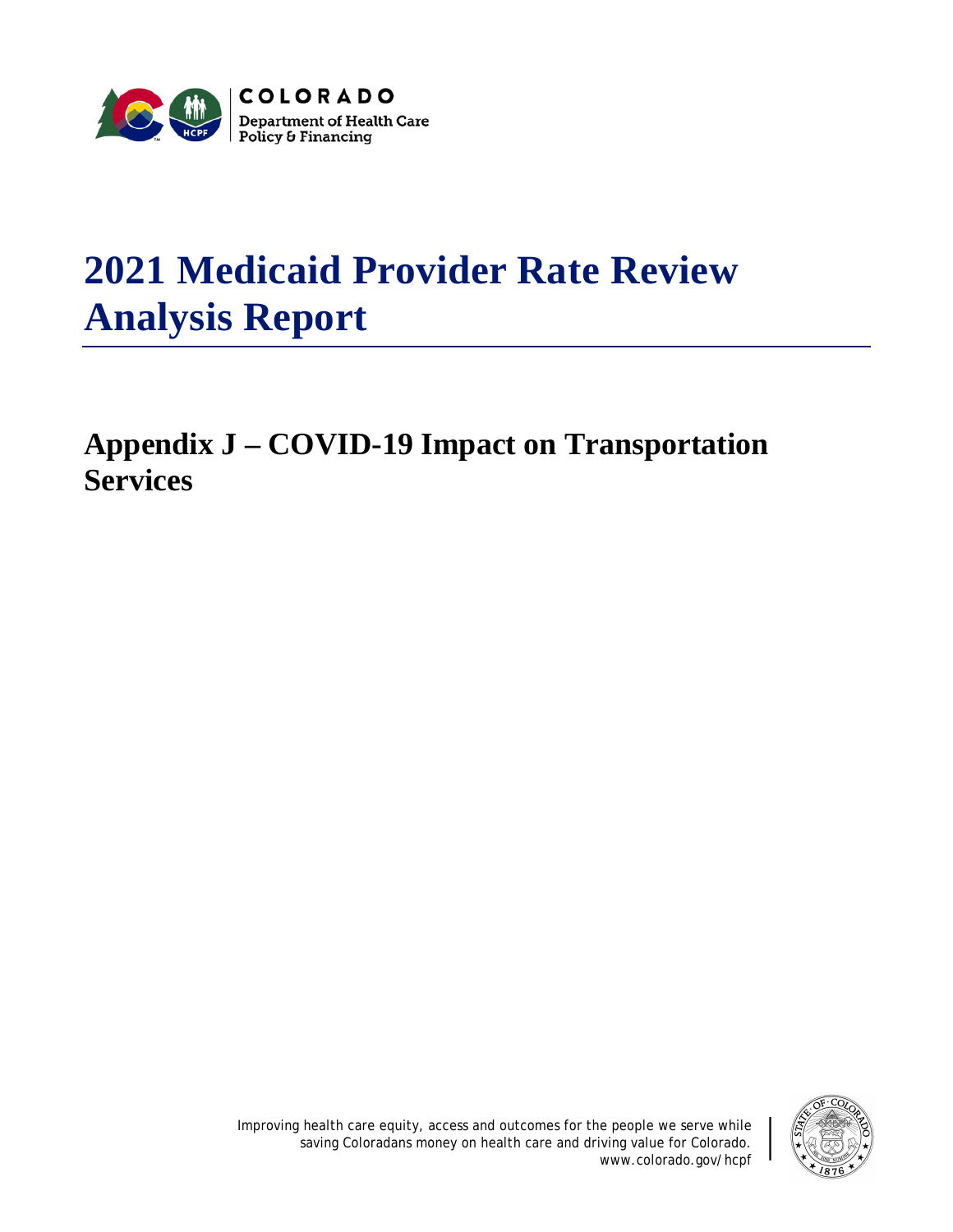# **COVID-19 Pandemic Impact on Transportation Services**

The 2021 Medicaid Provider Rate Review Analysis Report reviewed service utilization for CY 2019 and does not include data from the COVID-19 pandemic. The Department recognizes that many services were impacted by the COVID-19 pandemic; however, some services may have been disproportionately impacted, including transportation services. It remains to be seen how the COVID-19 pandemic, as well as the increased utilization of telemedicine and telehealth, will impact health care services in both the short- and long-term. For example, non-emergent medical transportation (NEMT) utilization and reimbursement may be directly or indirectly impacted by the increase in telemedicine utilization and expansion of telemedicine benefits, among other factors. However, the full impacts have yet to be captured by current data.

Below shows recent transportation expenditures and utilization compared to past expenditures and utilization. March 15, 2020 is noted by a vertical dotted line, indicating the start of Public Health Emergency guidance and mandates.

# **Methodology and Considerations**

Typically, data analyzed for the purpose of the Rate Review Process is validated for reliability by an actuary, using claims run-out data (approximately six months of data after the base year); data is then reviewed to determine the relevant utilization after accounting for applicable exclusions.<sup>[1](#page-1-0)</sup> Since timelines for the COVID-19 Public Health Emergency, for which this data was originally used to inform, were truncated, the data presented in Appendix J has not gone through the same data validation process outlined in Appendix B.

The data used to create the visuals in Appendix J is from claims data in the Medicaid Management Information System (MMIS) from February 2019 to January 2021 and does not include claims run-out data; [2](#page-1-1) in addition, this data set did not undergo an incurred but not reported (IBNR) adjustment. The Department plans to present this data with an IBNR adjustment performed to better estimate an annualized level of utilization after all services rendered have been fully realized.<sup>[3](#page-1-2)</sup>

#### **Definitions**

 $\overline{a}$ 

Incurred monthly service utilization trends, in dollars, were calculated as total monthly dollars reimbursed, or Total Paid Dollars, for both Emergency Medical Transportation (EMT) and Non-Emergent Medical Transportation (NEMT) services.

Incurred monthly service utilization trends, in participants, were calculated as the total monthly service utilizers, for both EMT and NEMT services.



<span id="page-1-0"></span><sup>&</sup>lt;sup>1</sup> See Appendix B for more information regarding data validation and exclusions.

<span id="page-1-1"></span><sup>&</sup>lt;sup>2</sup> These calculations are preliminary, using data that had been recently run by Department data experts and was readily available for the purposes of this report; the preliminary data set was limited to total monthly expenditures and utilization for EMT and NEMT services from February 2019 through January 2021. The Department is currently working on creating updated visuals that will provide more insight for 2021 data, as well as an IBNR adjustment to better estimate an annualized

<span id="page-1-2"></span>level of utilization after all services rendered have been fully realized.<br><sup>3</sup> Updated visuals will be shared upon availability at a Quarterly Public Rate Review Meeting.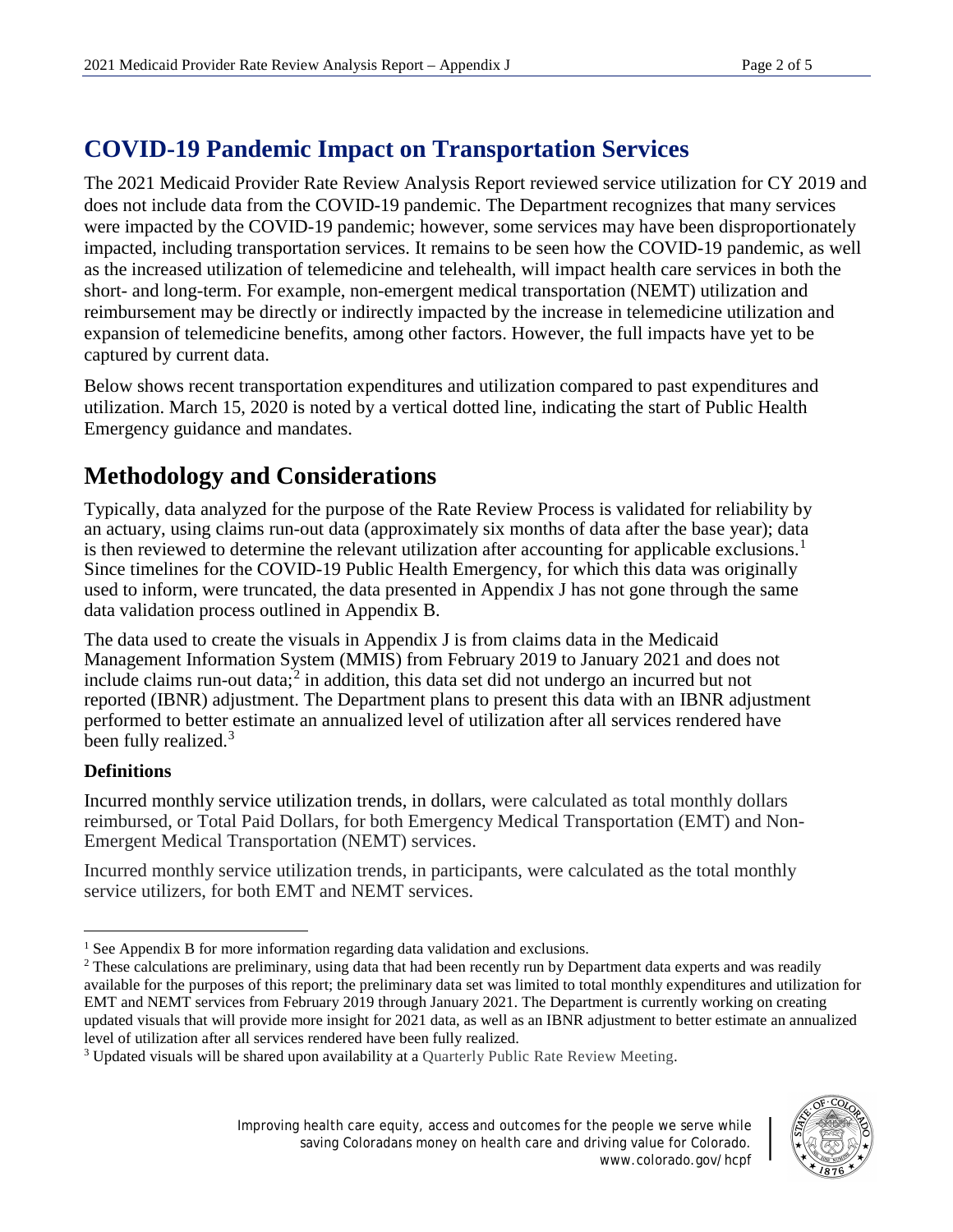# **Emergency Medical Transportation Service Impacts Over Time**

Figure J-1 illustrates, for EMT services, the incurred monthly service utilization trends from February 2019 to January 2021.<sup>[4](#page-2-0)</sup> The pink (light colored) line represents monthly incurred expenditures, or Total Paid Amount, for EMT services. The blue (dark colored) line illustrates the incurred monthly service utilization trends for the same time period. The vertical dotted line notes the last week prior to social distancing.



*Figure J-1. EMT Total Monthly incurred expenditures and utilization from February 2019 to January 2021.*



<span id="page-2-0"></span>l <sup>4</sup> These calculations are preliminary, using data that had been recently run by Department data experts and was readily available for the purposes of this report; the preliminary data set was limited to total monthly expenditures and utilization for EMT and NEMT services from February 2019 through January 2021. The Department is currently working on creating updated visuals that will provide more insight for 2021 data, as well as an IBNR adjustment to better estimate an annualized level of utilization after all services rendered have been fully realized.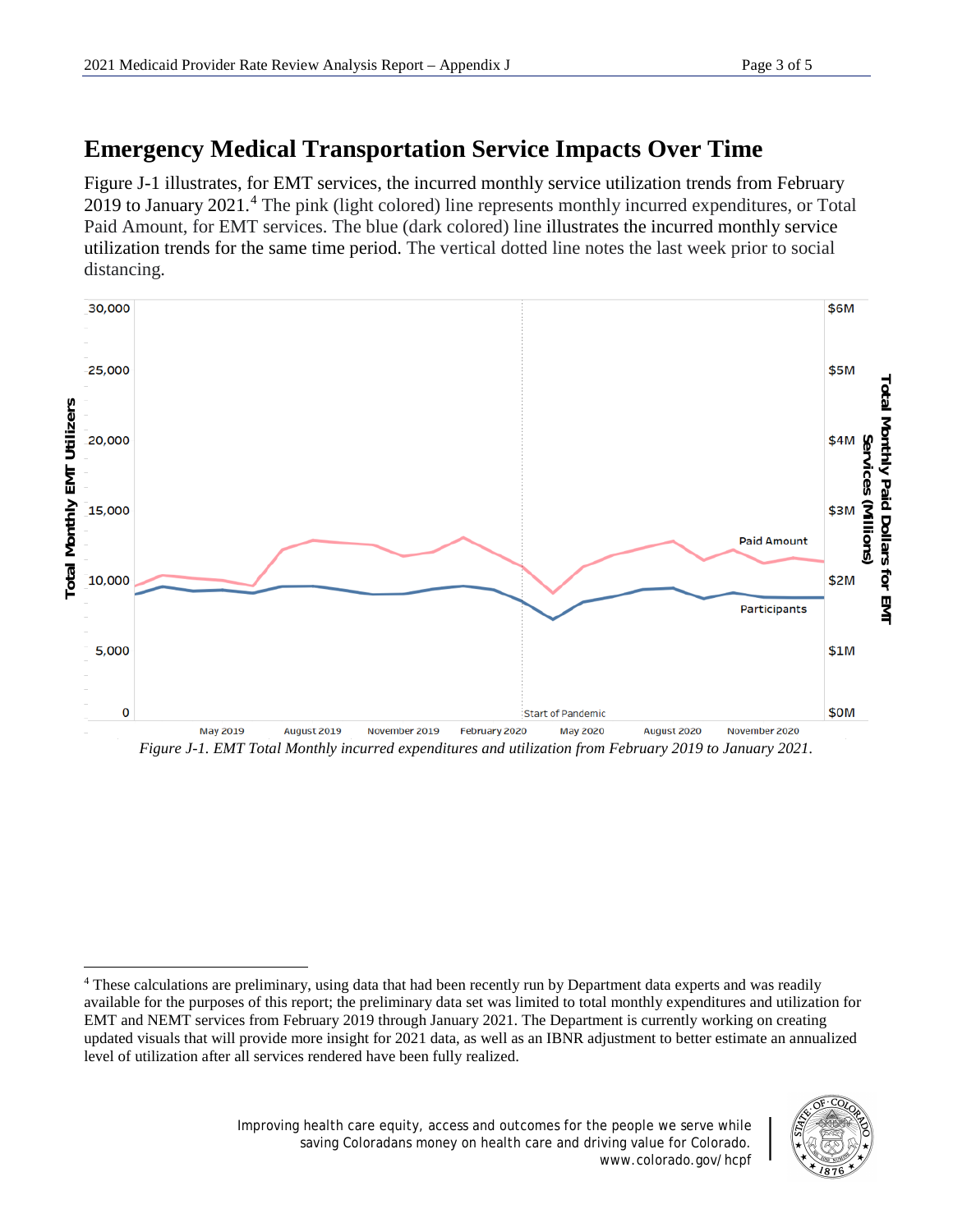### **Non-Emergent Medical Transportation Service Impacts Over Time**

Figure J-2 illustrates, for NEMT services, the incurred monthly service utilization trends from February 2019 to January 2021.<sup>[5](#page-3-0)</sup> The pink (light colored) line represents monthly incurred expenditures, or Total Paid Amount, for NEMT services. The blue (dark colored) line illustrates the incurred monthly service utilization trends for the same time period. The solid line shows incurred weekly service utilization trends per member per week. The vertical dotted line notes the last week prior to social distancing.



*Figure J-1. NEMT Total Monthly incurred expenditures and utilization from February 2019 to January 2021.*

# **Conclusion**

l

While it is difficult to draw conclusions on limited data, the Department has noted these evolving trends and is currently investigating whether transportation services have been disproportionately impacted by the COVID-19 pandemic, and further impacted by increasing use of telemedicine or telehealth services. Additional research, and stakeholder engagement, will help identify where there may be opportunities, if

<span id="page-3-0"></span><sup>&</sup>lt;sup>5</sup> These calculations are preliminary, using data that had been recently run by Department data experts and was readily available for the purposes of this report; the preliminary data set was limited to total monthly expenditures and utilization for EMT and NEMT services from February 2019 through January 2021. The Department is currently working on creating updated visuals that will provide more insight for 2021 data, as well as an IBNR adjustment to better estimate an annualized level of utilization after all services rendered have been fully realized.